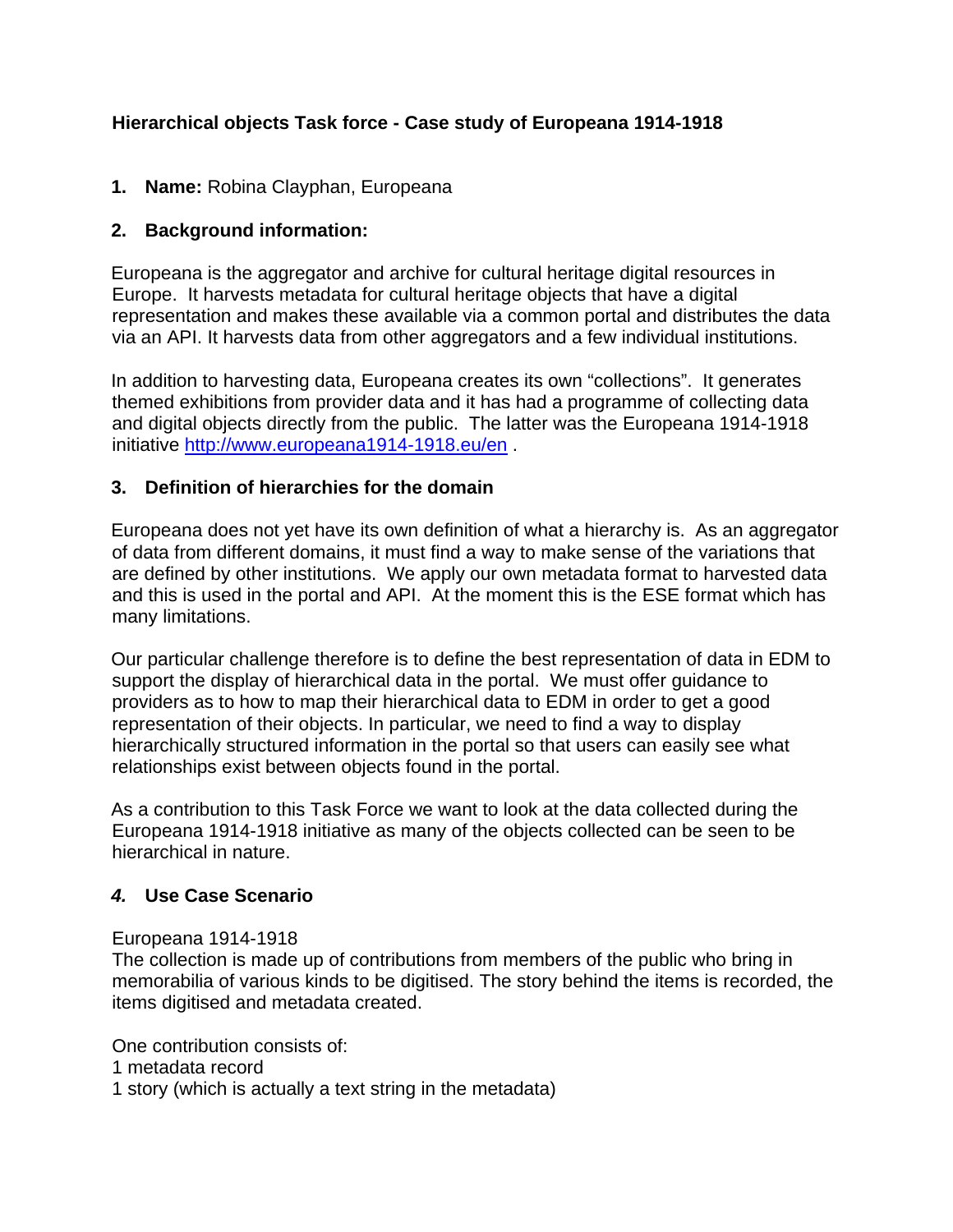1 or more items

- each item is represented by one or more digital file.

The relationship between the digital files that make up one item will vary depending on the nature of the items.

For example:

- A photograph may have only one file
- a post card will have two files one each for the front and the back. In this case the sequence may not be of great significance but the relationship of the two files is critical.
- A set of several postcards each individual postcard will have two files. The sequence of the post cards may or may not be of significance, but the relationship between the files for the front and the back of each card is.
- A letter may have several digital files one or two for each page and the sequence is important.
- A diary may have many files and the sequence is important.
- A physical object may have several images of the different aspects and the sequence may not matter.

One contribution may consist of all or some of these items. There is therefore a sibling relationship between different items in one contribution in addition to the relationship between the files making up the individual items.

### Examples:

### 1. [http://www.europeana1914-1918.eu/en/contributions/4028](https://link.kb.nl/f5-w-687474703a2f2f3139322e38372e34312e3931$$/exchweb/bin/redir.asp?URL=http://www.europeana1914-1918.eu/en/contributions/4028)

This contribution consists of one story with one notebook from which all 48 pages have been scanned in sequential order. This represents a short hierarchy with one parent (the story) and 48 children. The item is an object that needs to be represented in Europeana as a story with a group of 48 related files with a defined sequence.

### 2. [http://www.europeana1914-1918.eu/en/contributions/3958](https://link.kb.nl/f5-w-687474703a2f2f3139322e38372e34312e3931$$/exchweb/bin/redir.asp?URL=http://www.europeana1914-1918.eu/en/contributions/3958)

This contribution consists of three booklets with different types of content. Not all of the content of each booklet has been digitised. This contribution represents a deeper hierarchy with one story at the top level, three notebooks at the next level, each of which has children of its own at the item level.

At the moment these contributions are not represented in a hierarchical fashion due to the limitations of the metadata format used.

# **5. Problems and limitations**

The diagram below shows how the data is modelled in the current implementation. It is sub-optimal due to the limitations of the metadata format available.